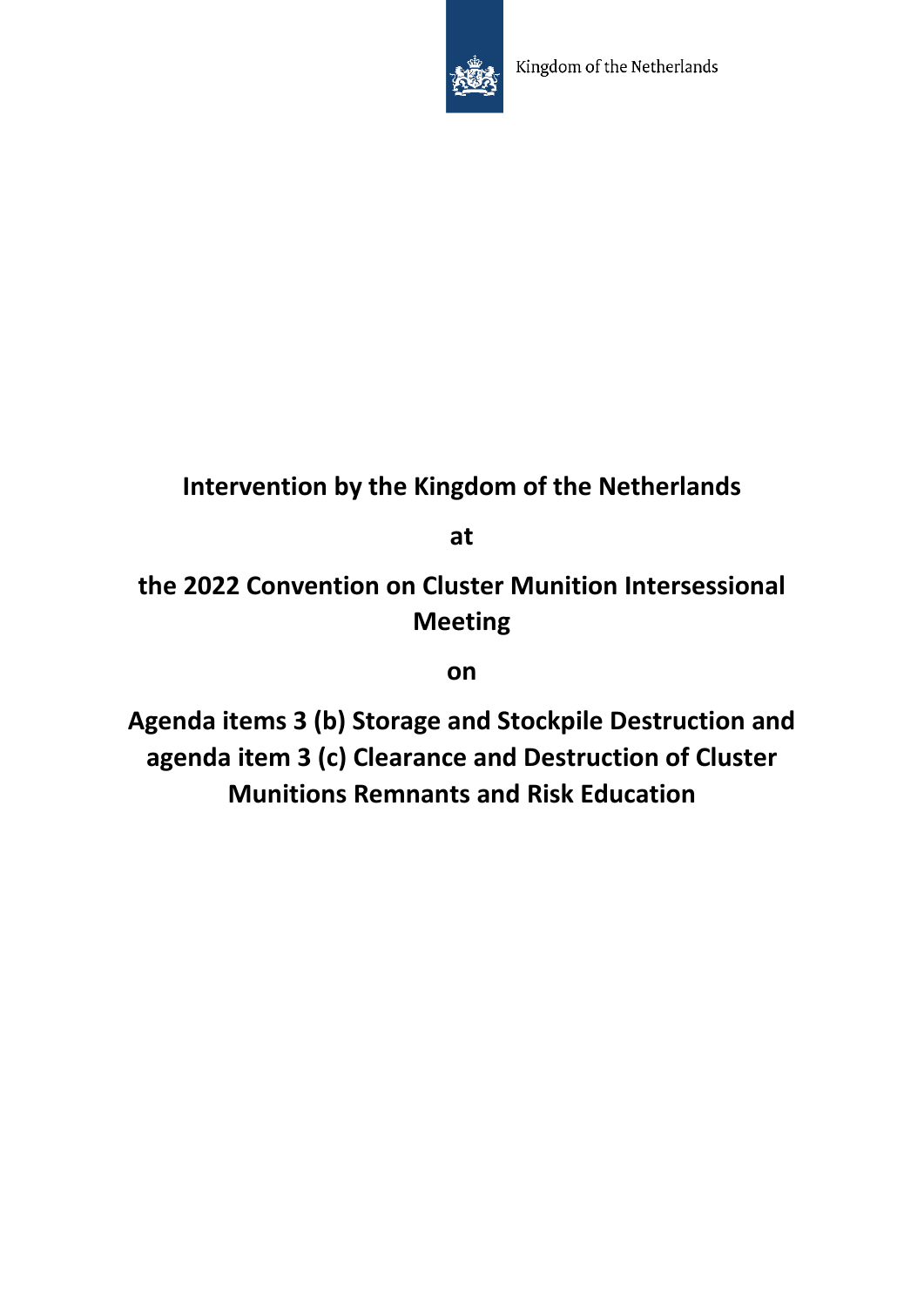#### Mr President,

Thank you for giving me the floor, my intervention is both related to agenda items 3b and 3c. Since this is the first time my delegation takes the floor, allow me to start by congratulating you on the assumption of the Presidency and thank you, your team, the ISU and the GICHD for organizing these intersessional meetings.

Our meeting takes place against the backdrop of reports of the continued use of cluster munitions in Russia's unwarranted, unprovoked, and illegal invasion of Ukraine. This premeditated intervention is a clear violation of international law and the sovereignty of Ukraine. The Netherlands condemns this invasion in the strongest possible terms. The reports of use of cluster munitions are deeply concerning and we condemn any use of cluster munitions by any actor.

## Mr President,

The Netherlands supports the resumption of the intersessional meetings, especially because of the current and previous agenda item. We welcome the opportunity provided by these intersessional meetings to exchange more openly on the extension requests received and the progress made by state parties implementing art 3 and 4 obligations. In the view of my delegation, these exchanges increase the transparency of the extension process and provide all participants with an opportunity to engage. Moreover, it provides States Parties with the opportunity to learn more about the challenges that may arise in fulfilling the conventions time bound obligations, with a view of resolving the challenges faced.

The time bound obligations under article 3 and 4 of the Convention impose important milestones upon States Parties in our common endeavor for a world free of cluster munitions and cluster munition remnants. Completing these obligations are an important measure of success for the Convention. It is with this in mind that the negotiators of this Convention agreed in article 3.3 and 4.5 of the convention in the cases that an extension request is required, it is of the utmost importance that: *The requested extensions shall not exceed the number of years strictly necessary for that State Party to complete its obligations*. Moreover, in the Lausanne Action Plan actions 15 and 20, we